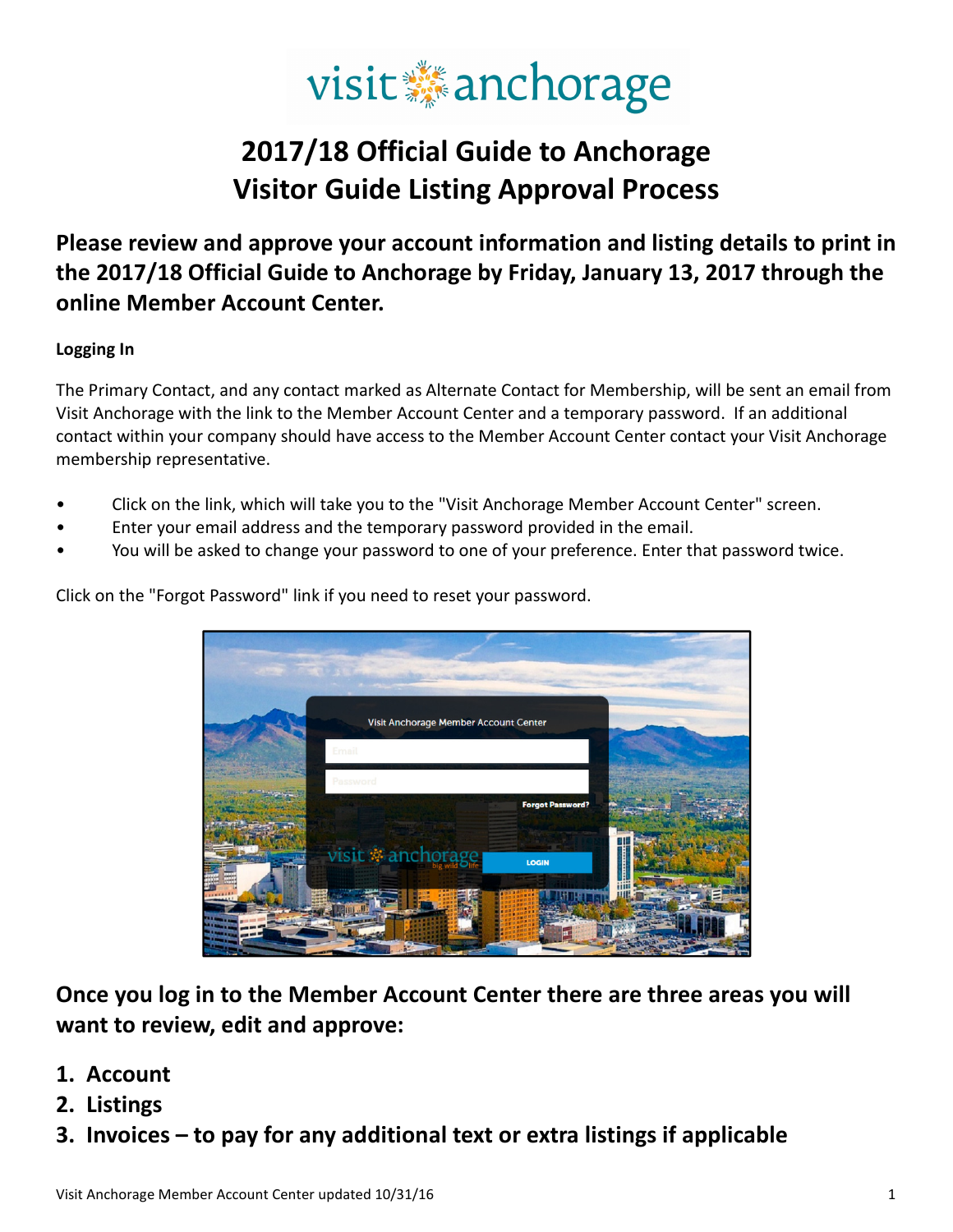#### 1. ACCOUNT – REVIEW, EDIT, APPROVE AND SAVE

After you click the Profile icon and then Accounts, you will be presented with your account name(s). If you see multiple account names, this is due to your business being associated with another business. Review and approve each account. If you don't have any changes please still "edit" the account so you can "approve" your information for the 2017/18 Visitor Guide.



Click the pencil icon to review, edit and approve your account.

| Accounts                              |                                      |                         |                       |                          |  |  |  |  |  |
|---------------------------------------|--------------------------------------|-------------------------|-----------------------|--------------------------|--|--|--|--|--|
| Rage 1 of 1 St Go to Page: 1          |                                      |                         |                       |                          |  |  |  |  |  |
| Act <sup>y</sup><br>$A$ <sub>15</sub> | $\blacktriangle$ .<br><b>Account</b> | <b>Address - Line 1</b> | <b>Address - City</b> | Website                  |  |  |  |  |  |
| $\bullet$<br>$\tilde{\phantom{a}}$    | <b>Visit Anchorage</b>               | 524 W Fourth Ave.       | Anchorage             | http://www.Anchorage.net |  |  |  |  |  |

Review your account details and edit as necessary.

- Account Information: Website, Seasons of Operation, Handicap Accessibility. Business email address and Reservations URL do not print in the visitor guide, but do display on your Anchorage.net listing. Business Name (if your business name needs to be changed please contact your member rep; this field can't be changed in the Member Account Center).
- Business Phone Information: Primary Phone, Alternate Phone, Toll Free
- Address Information: Physical, Billing and Shipping Addresses (you will choose which address to be printed when you approve your listings)

After making any changes toggle to YES at the top "Account Info approved for 2017/18 Visitor's Guide". Then SAVE. If you have no changes, please toggle to YES to let Visit Anchorage know you have reviewed your account information and it is approved as-is for the 2017/18 Visitor Guide. Then SAVE.

| Update Account       |                                                                                                                                                                                                          |                         |  |  |  |  |  |  |
|----------------------|----------------------------------------------------------------------------------------------------------------------------------------------------------------------------------------------------------|-------------------------|--|--|--|--|--|--|
| <b>SAVE</b>          | General                                                                                                                                                                                                  |                         |  |  |  |  |  |  |
| <b>CANCEL</b>        | Account info approved for 2017/18 Visitor's Guide?:<br>$\Omega$<br><b>YES</b><br>Ø                                                                                                                       | Toggle to Approve<br>NO |  |  |  |  |  |  |
| Sections:<br>General | After reviewing details and making any changes click "YES" then click SAVE (upper left). When done here be sure to<br>review your listings. Click on Collateral; then Listings (left hand side menu bar) |                         |  |  |  |  |  |  |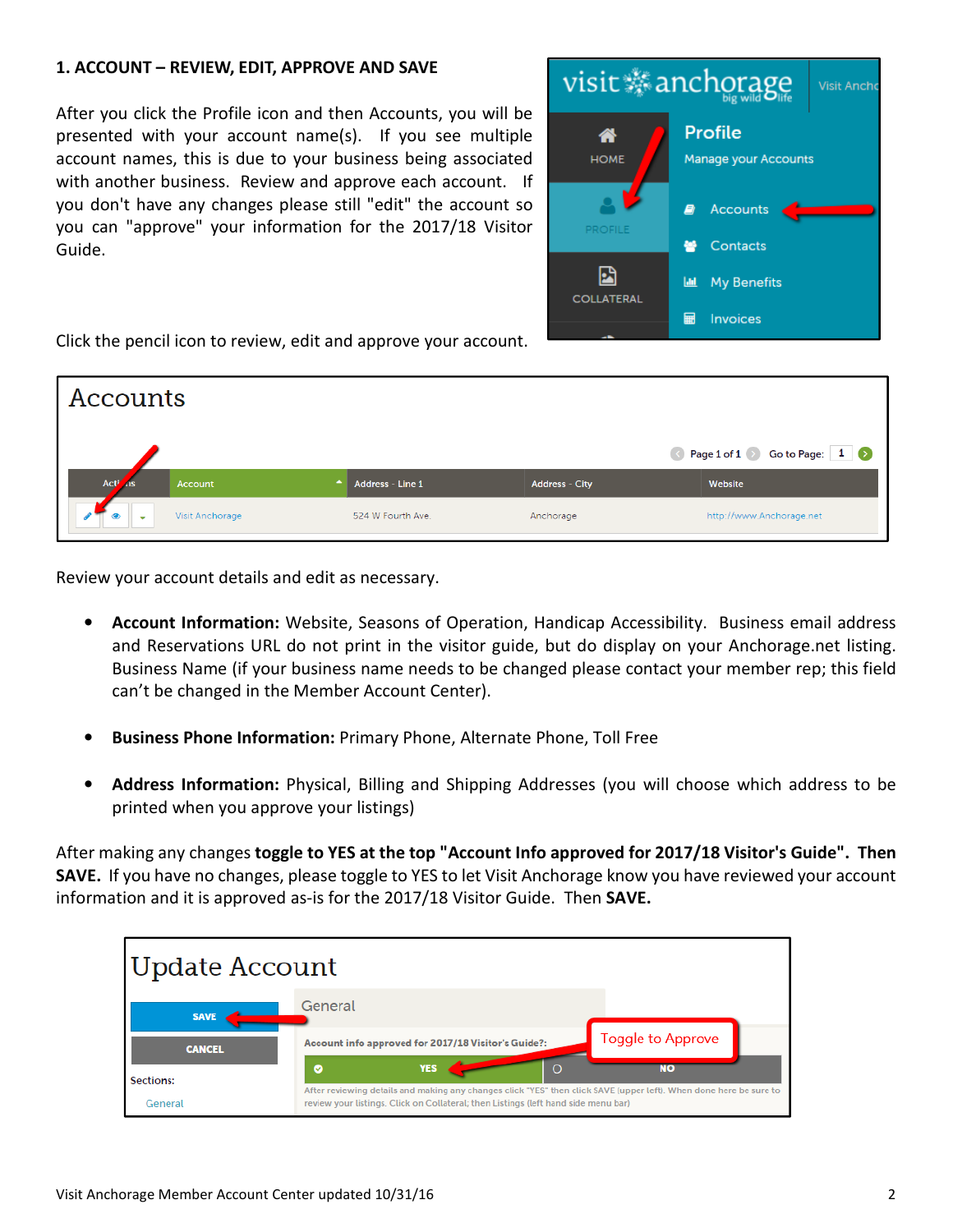#### 2. LISTINGS – REVIEW, EDIT, APPROVE AND SAVE

Next you will want to review your visitor guide listings (text, category and any extra listings you may have). After you click the Collateral icon and then Listings, you will be presented with your business listings.

Be sure to review and edit, as needed, your Visitors Guide 50 or 200 Character listing. Up to 50 characters are included in your primary category listing in the Official Guide to Anchorage for visitor-related categories. You can add up to 150 characters of text to your primary listing in the Official Guide to Anchorage for \$125. If you would like to add additional text please contact your member rep.

**Listing Type** 

Guide Listing

Categories

 $\bullet$ 

2017/18 Visitor Guide Listing Approved:

**YES** 

2017/18 Visitors

Click the pencil to review, edit and approve your listing.

Company

**Update Listing** 

**SAVE** 

**CANCEL** 

Sections:

Categories

Visit Anchorage

**Actions** 

Once you are in the edit mode review all fields for accuracy (category, subcategory, VG geographic, address type to print and description). Make edits as needed.

**Listing Rank** 

**Visitors Guide** 

200 Characters

Category

Services/Visitor

**Toggle to Approve** 

**NO** 

 $\circ$ 

After reviewing details and making any changes click "YES" then click SAVE (upper left). When done here be sure to review your account if you haven't already. Click on Member Profile; then Accounts (left hand side menu bar)

When editing your visitor guide listing text do not include company name or contact information, it is automatically included in each business listing. Do not use abbreviations, multiple exclamation points (!), ampersands (&), dashes (-) or slashes (/), or CAPS (unless a proper name). Punctuation and spaces between words count as characters. Visit Anchorage reserves the right to edit.

After reviewing and editing, if needed, scroll to top and toggle to YES at 2017/18 Visitor Guide Listing Approved. If you did not edit anything you still need to toggle to YES to approve as-is; then SAVE.





**SubCategory** 

Information

Visitor

**VG Geographic** 

Anchorage